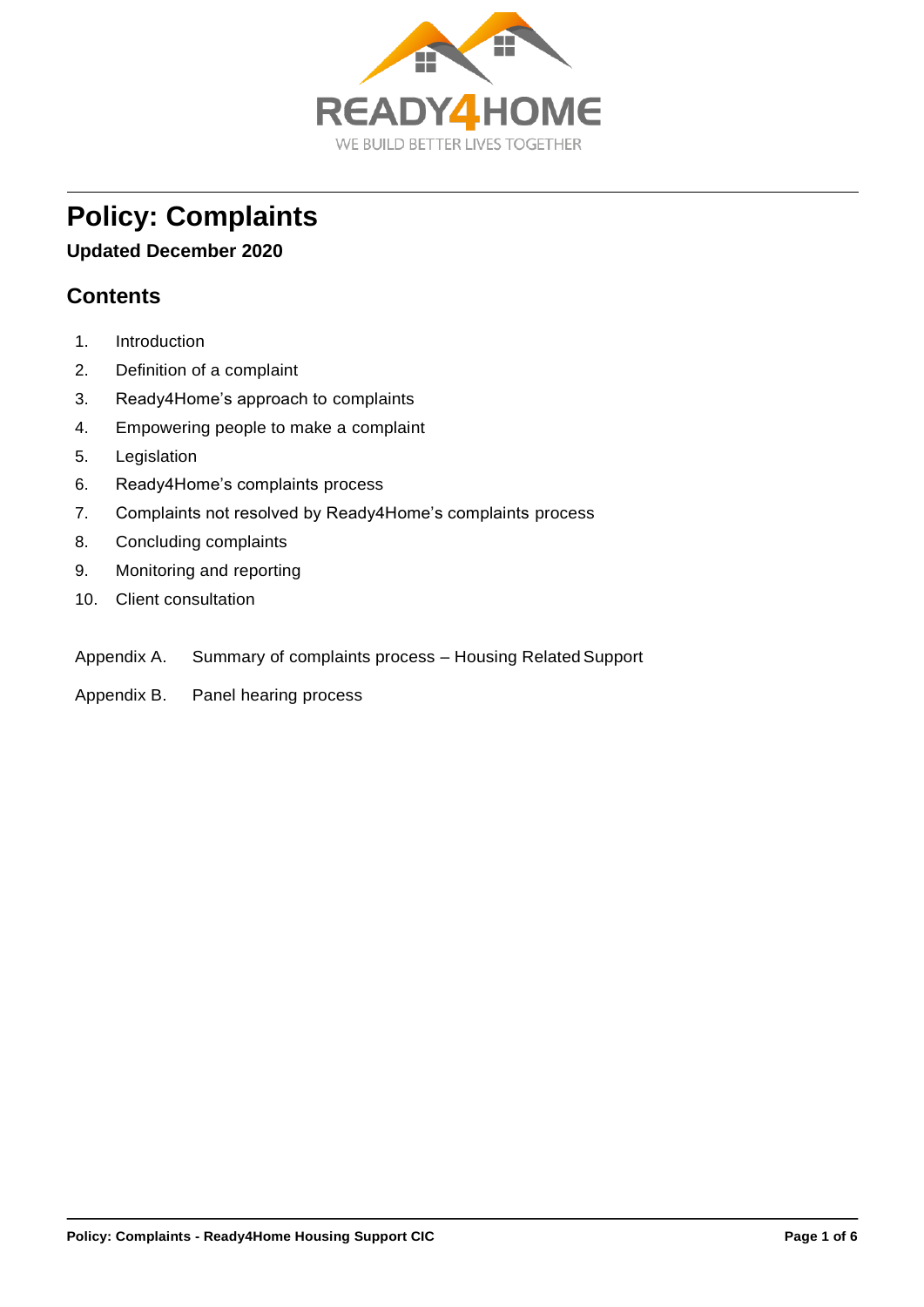#### **1. Introduction**

Ready4Home Housing & Support aims to provide a high-quality service to all its clients and stakeholders. Should a client or member of the public be dissatisfied with the quality of service provided to the extent that a complaint is registered, then the procedures stated in this policy should be followed.

Ready4Home treats all complaints seriously. Where we find that our service or practice has fallen short of our high standards, we aim to learn from this and constantly improve the quality of the service we provide.

#### **2. Definition of a complaint**

- 2.1 Ready4Home defines a complaint as 'an expression of dissatisfaction with the standard of service we have provided, or our practice, where an initial response to the problem has not proved satisfactory to the complainant'. Ready4Home will consider complaints from anyone be they a client, applicant, other stakeholder or member of the public.
- 2.2 This policy deals specifically with complaints made about the service provided by Ready4Home, or Ready4Home as an organisation. It does not deal with complaints made about others, be they clients, neighbours or members of the public. For complaints about others, please refer to the following policies:

For complaints about noise or nuisance, please refer to the **Anti-social Behaviour Policy**.

- For complaints about abuse, please refer to the **Safeguarding and Adults at Risk Policy**.
- 2.3 It should be noted that if, in the process of implementing one of the policies mentioned in Section 2.2, the complainant is dissatisfied with the service provided by Ready4Home, then this may become a complaint about Ready4Home. If so, then the process as defined in Section 6 of this policy should be followed.

# **3. Ready4Home's approach to complaints**

- 3.1 Ready4Home's view is that:
	- everyone has a right to complain about the service that they receive or inappropriate actions by Ready4Home
	- $\gg$  people should not be put off from making a complaint due to a negative response made by a member of staff
	- $\mathscr P$  people should be helped to complain if necessary
	- no client or any other complainant should suffer a penalty for making a complaint
	- $\mathscr P$  complaints are a positive opportunity to improve our services
	- there should not be a blame culture in which staff are criticised for being the subject of complaints although they will be held accountable for their actions.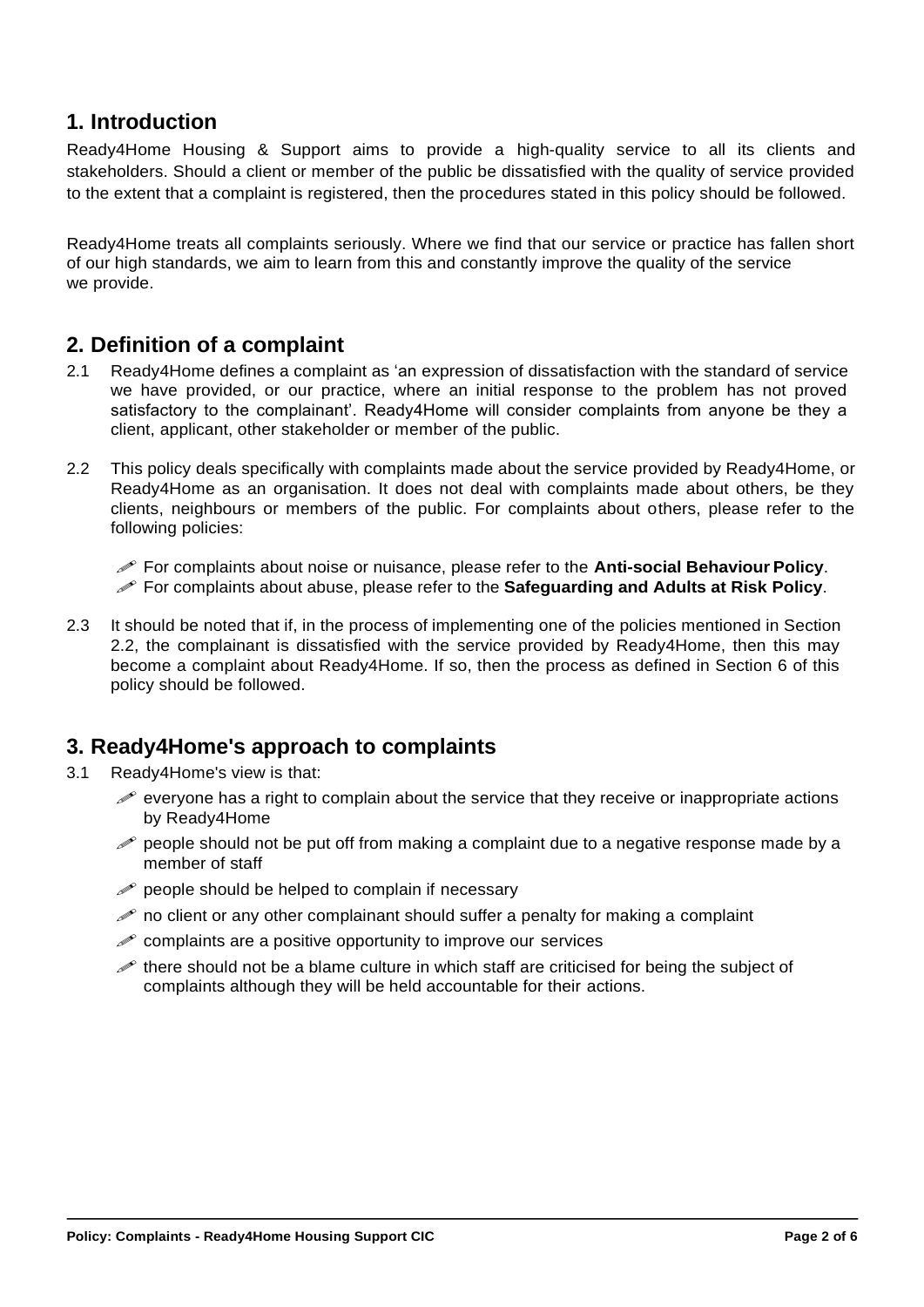- 3.2 Ready4Home's aim is that this procedure should:
	- $\mathscr{P}$  be easily accessible and well publicised
	- $\mathscr{P}$  be simple to understand and to use
	- $\mathscr{P}$  ensure a full and fair investigation
	- $\mathscr P$  respect people's desire for confidentiality
	- $\mathscr{P}$  allow for an efficient resolution of the complaint
	- $\mathscr P$  provide an effective response and appropriate redress
	- $\mathscr P$  provide information to managers so that services can be improved

#### **4. Empowering people to make a complaint**

- 4.1 Ready4Home's clients are to be made aware of the existence of the complaints procedure when they sign their licence or tenancy agreement or when their service starts. Their attention should be drawn to the section in the handbook on dealing with complaints and each property should have a feedback and complaints poster on the noticeboard. A complaints leaflet and complaints form will be placed in the induction pack and be explained fully in the handbook.
- 4.2 In all cases clients have the right to be supported in making their complaint, and to be accompanied by the person providing support in any meetings about the complaint. This could be a Probation Officer, Responsible Officer, an advocate or a friend.
- 4.3 It should be clear that if a client wishes to make a complaint about a particular member of staff, then they may make their complaint to and seek assistance from another member of the relevant team.
- 4.4 If other stakeholders would like to make a complaint, then the way to do so will be clearly publicised on Ready4Home's website.
- 4.5 Ready4Home does not require complaints to be put in writing by the complainant as this can act as a deterrent. In particular it has equal opportunities implications. Clients or others with limited literacy skills, visual impairment or whose first language is not English may be unable to express their complaint in writing, or may lack the confidence to try. Complaints can therefore be made by any of the following means:
	- $\mathscr{P}$  in person
	- $\mathscr{P}$  by telephone
	- $\mathscr{P}$  by letter
	- $\mathscr{P}$  by email
	- $\mathscr{P}$  by completion of a 'feedback and complaints' form.

# **5. Legislation and regulation**

5.1 The legislation concerning housing related complaints is the Localism Act 2011 which introduced new procedures from 1 April 2013 for social tenants against their landlord. This legislation states that, once the internal complaints process of an organisation has been completed, the complainant can refer their complaint to a 'designated person'. A 'designated person' is defined by the Act as an MP, local councillor of the district in which the complainants' home is located. The purpose of the designated person is to assist in resolving the complaint locally and, if this is not possible, they can refer the complaint to the Housing Ombudsman Service.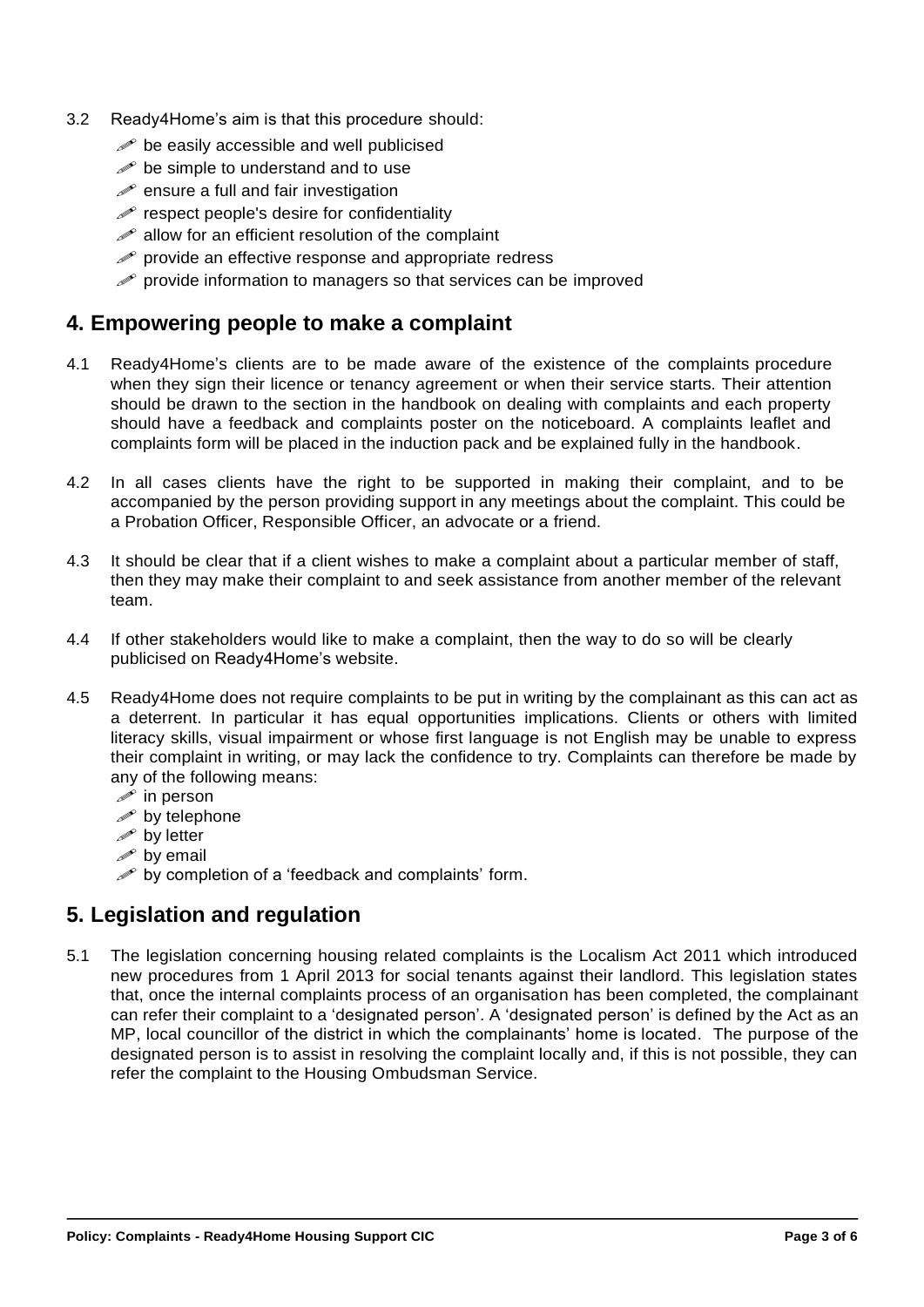# **6. Ready4Home's complaints process**

The process differs slightly depending on whether the complainant (or their advocate) is a housing, care and supported client, or another stakeholder. The different processes are set out in appendices as follows:

 $\mathscr P$  Appendix A – Housing related support

If required, a Board Panel will be convened and perform its duties as set out in Appendix B.

### **7. Concluding complaints**

- 7.1 In all cases, complainants should be given feedback about their complaint, taking into account issues of confidentiality.
- 7.2 If changes are made to policies because of a complaint, the complainant should be informed of this.
- 7.3 Where it is clear that Ready4Home has fallen short of its normal high standards, an unequivocal apology should be given.
- 7.4 All documents relating to the complaint must be stored safely and retained for at least six years. This includes copies of all emails.

#### **8. Complaints not resolved by Ready4Home's complaints process**

8.1 If someone has gone through Ready4Home's whole complaints process and remains dissatisfied with the response, they can take one of the following steps:

#### **Housing Related Support**

- Refer their complaint to a 'designated person' as defined in Section 5 of this policy.
- Write to the Housing Ombudsman Service and request that they consider their complaint. This can only be done eight weeks after Ready4Home's internal complaints process has been completed.
- If the complainant is a supported client, they can write to the local Commissioning team.

Ready4Home will formally set out the appropriate advice within the Chairman of the Board's written response to the complaint.

8.2 For more information please refer to: **[www.housing-ombudsman.org.uk](http://www.housing-ombudsman.org.uk/)**

#### **9. Monitoring and reporting**

- 9.1 All complaints are recorded through the complaint log books.
- 9.2 All clients are invited to give feedback on the implementation of our complaints procedure through the annual Client Satisfaction Survey. Results from this feedback will provide the Senior Management Team with information to enhance client welfare.
- 9.3 Ready4Home will monitor complaints on an ongoing basis. Reports will be produced every four months summarising complaints made and an annual report of all complaints will be produced along with a statistical report to monitor number of complaints and action taken.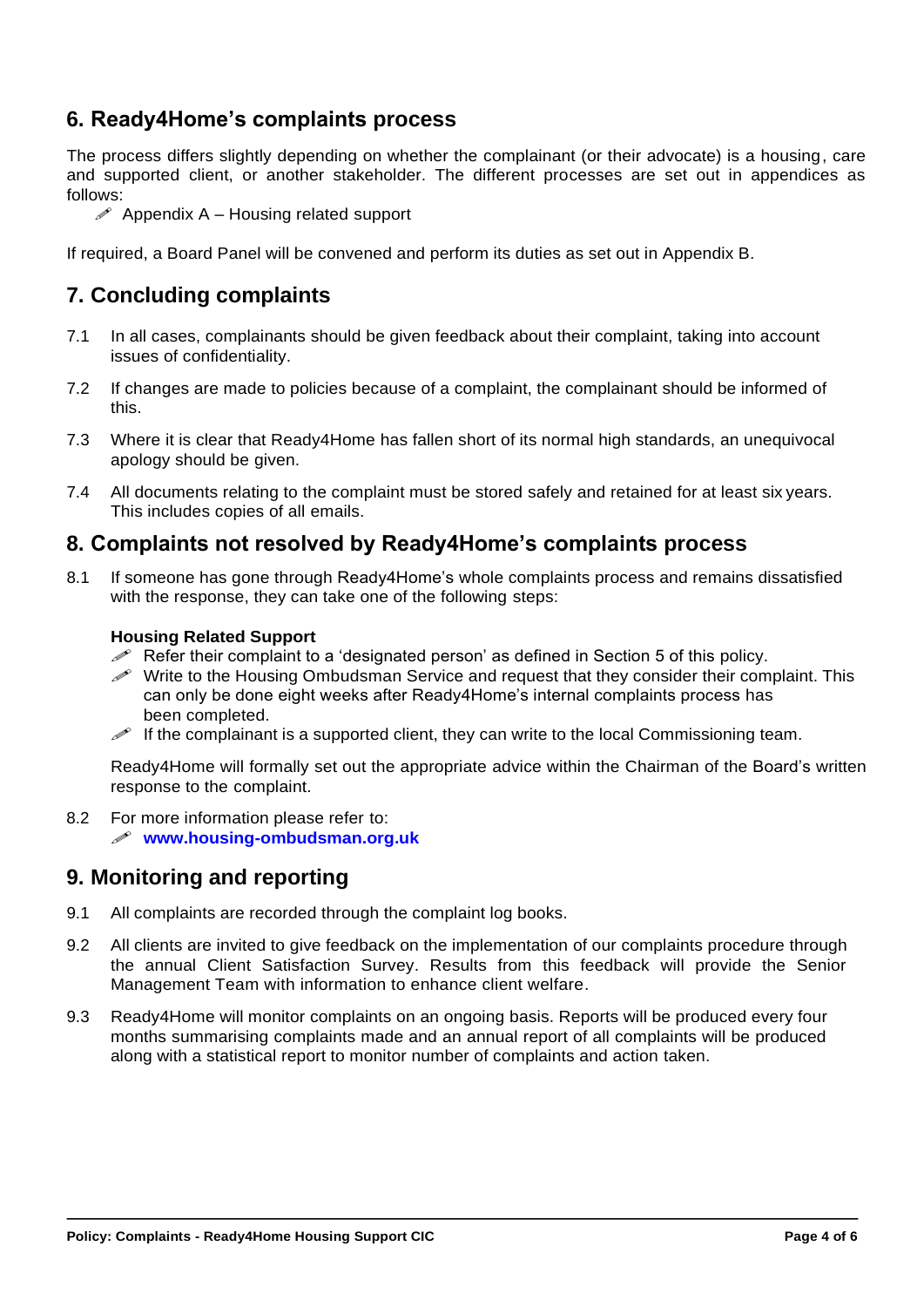# **Appendix A: Summary of complaints process – Housing related support**